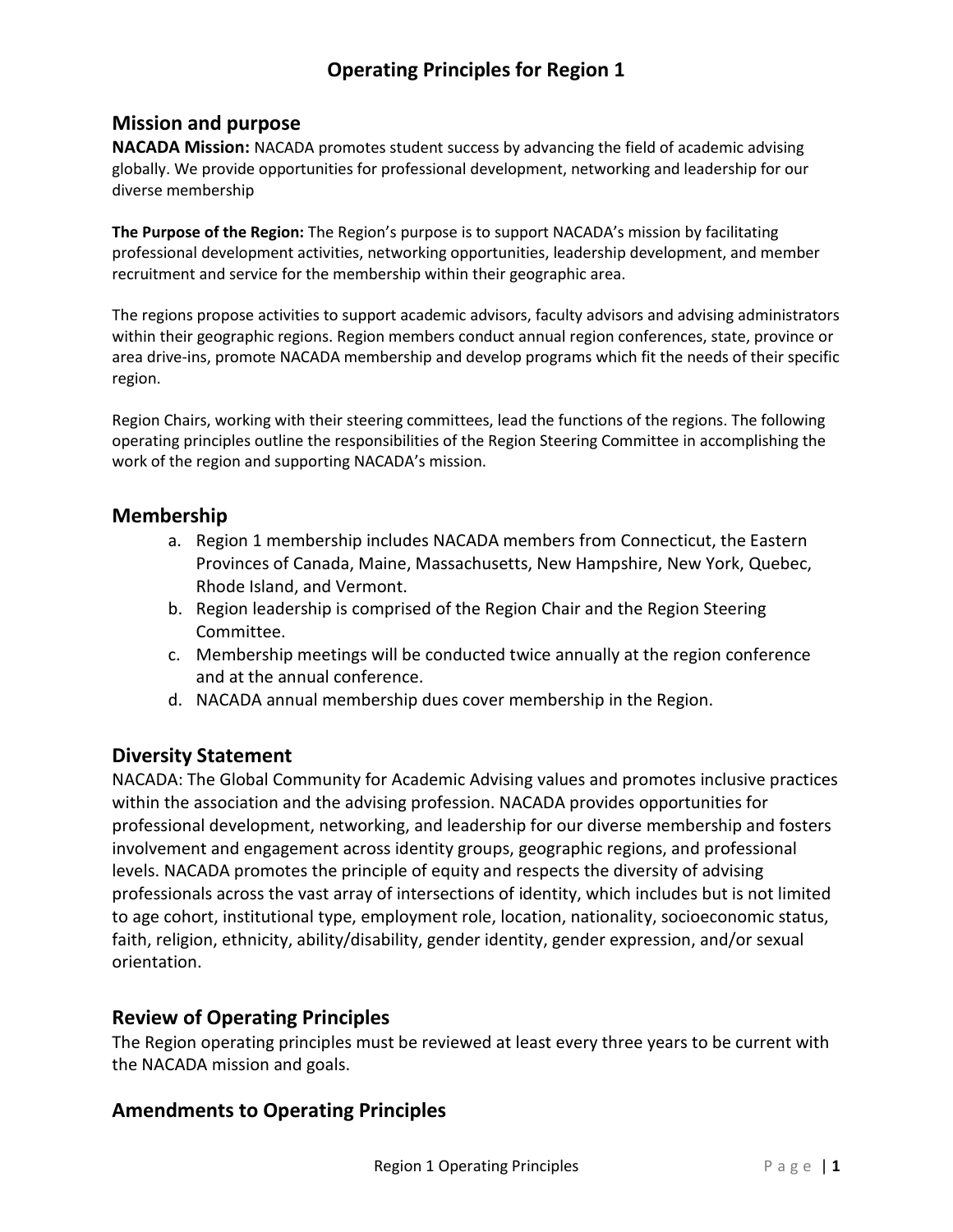Amendments or other changes to the operating principles can be submitted by any member of the region, including current Steering Committee members, according to the following guidelines:

- a. Amendments must be submitted two months prior to the Regional Conference each year for initial consideration by the Regional Steering Committee at their Spring Meeting.
- b. If the Steering Committee initially supports the change, those changes will be put to a vote, using the online voting system used by the Executive Office, by the current members of the Region via electronic announcement to members on the website and via email.
	- a. This vote is expected to take place as soon as possible and no later than the upcoming Annual Conference.
- c. If the Region Steering Committee does not support the initial suggested change, the region member may present the proposed change to the regional membership in attendance at the Regional Business Meeting held during the Regional Conference.
	- a. If a 51% quorum at that meeting views the changes should be put to a vote of the entire membership, those changes will be put to a vote to the entire region as described above.
- d. A vote by the Region to change the operating principles does not require a quorum of region members to vote; it only requires a 51% majority of those who do vote
- e. NO changes to the operating principles can be made that are contradictory to the policies governing regions as established by NACADA.
- f. All operating policy changes need to be approved by the Region Reps and Executive Office Liaison. This is to ensure consistency and that the changes do not conflict with policies established by NACADA.
- g. When changes are approved to these operating principles the Region Chair will be responsible for entering the changes into the operating principles and publicly publish the new version.

## **Steering Committee**

## **Structure and Purpose of Steering Committee**

The region steering committee helps the Region Chair set region direction through establishing goals and outcomes, assists in establishing the region's budget, and provides carry-over historical perspective during transitions of regional leadership.

Region 1 has a Steering committee made up of a range of 18-22 members from the Region. The Steering committee represents the diversity of the region as well as represents each state and province within the Region. It is strongly encouraged that Regional Steering Committees invite members of their Region who are in a current term of a regional leadership program or of the NACADA Emerging Leaders Program to participate in the Steering Committee. The committee membership and duties will be as follows:

- a. Region Chair two-year term elected by region membership
	- a. Refer to Region Chair Duties outlined in Region Chair handbook.
- b. Past Region Chair one year as ex-officio
	- a. Provides training and support for the incoming Region Chair.
	- b. Provides carry-over of historical information and perspective during transitions of regional leadership.
	- c. Participates in regional steering committee meetings.
- c. State/Province liaisons –**-** two-year staggering terms
	- *a.* Maintains communication between NACADA and the state and allied organizations. Promotes and encourages membership in NACADA throughout their respective state/province. Serves on sub-committees or task forces to address regional issues. Brings concerns, issues and needs form their state/province to the attention of the Region Chair and Steering Committee.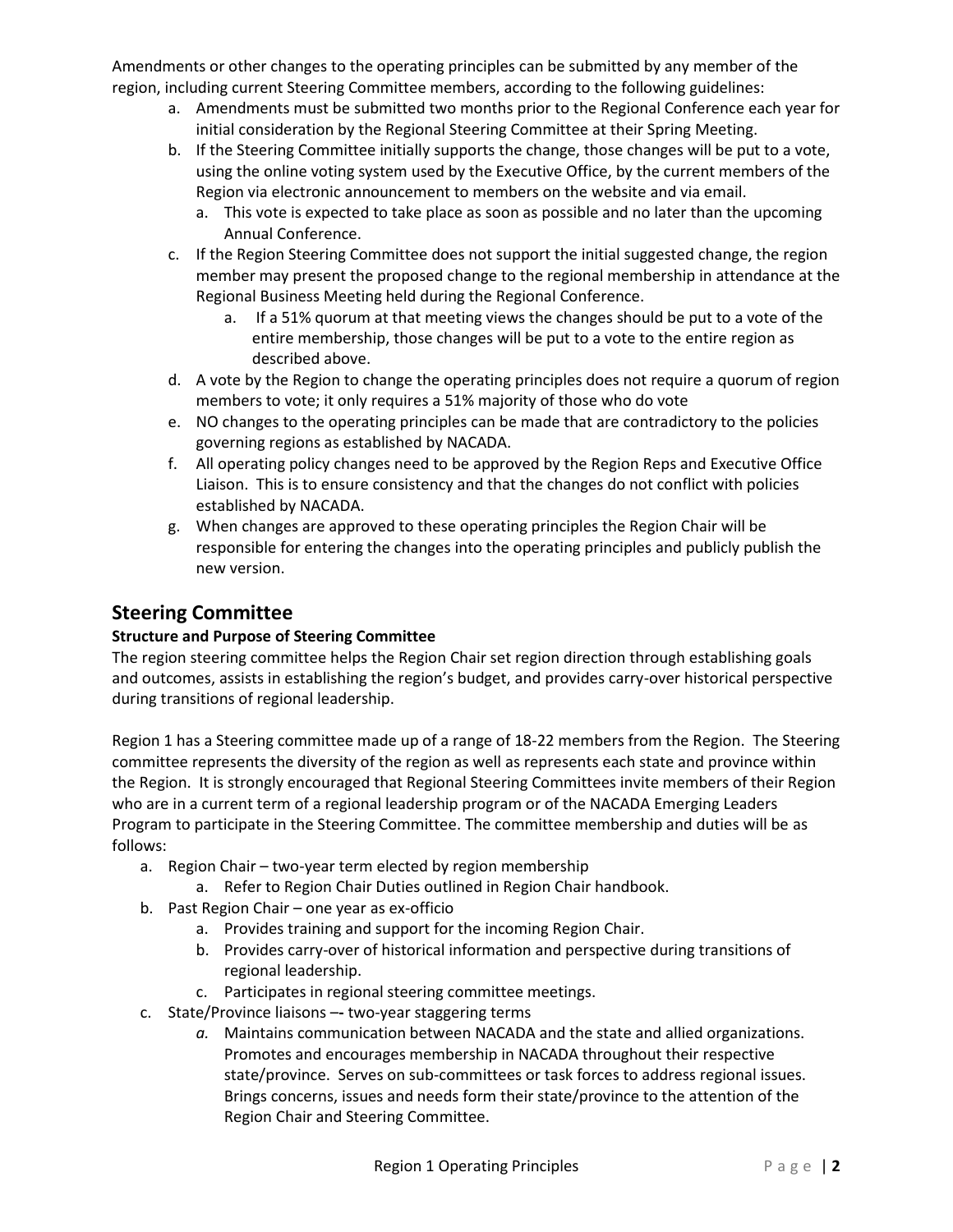- *b.* Follows the requirements and practices of the NACADA State Conference Drive-In Handbook
- *c.* Assists the Region Chair in executing Region 1 Goals set annually.
- *d.* Provides training and support for incoming State/Province Liaisons.
- *e.* Provides carry-over of historical information and perspective during transitions of regional leadership.
- d. Current Region Conference Co-Chairs two-year staggering terms
	- *a.* Follows the requirements and practices of the NACADA Conference Chair Handbook.
	- *b.* Maintains responsibility for the execution of all aspects of the annual regional conference.
	- *c.* Assists the Region Chair in executing Region 1 Goals set annually.
	- *d.* Provides training and support for Incoming Conference Chair along with the returning Conference Chair.
	- *e.* Provides carry-over of historical information and perspective during transitions of regional leadership.
- e. Next year's Region Conference Chair(s)
	- *a.* Follows the requirements and practices of the NACADA Conference Chair Handbook.
	- *b.* Maintains responsibility for the execution of all aspects of the annual regional conference.
	- *c.* Assists the Region Chair in executing Region 1 Goals set annually.
	- *d.* Provides training and support for Incoming Conference Chair along with the returning Conference Chair.
	- *e.* Provides carry-over of historical information and perspective during transitions of regional leadership.
- f. Other sub-committee positions based on regional needs.
	- a. Communication Co-Chairs
	- b. Awards & Recognition Co-Chairs
	- c. Budget Chair
	- d. Membership & Engagement Co-Chairs
	- e. Site Selection Co-Chairs
	- f. ELP participants are encouraged to assist/serve on the steering committee.

#### **Election/Appointment of Steering Committee Members**

- a. Steering Committee members, with the exception of Conference Co-Chair positions, are elected for two-year terms with the election staggered between representatives to allow for continuity of regional activities. The Region Chair will call for nominations via email around the time of the Annual conference in October. Members may nominate themselves or others colleagues for available positions.
- b. Qualifications for all positions: current member of NACADA (for at least one year at the time of nomination), and available to attend region conferences in the spring and a minimum of two virtual meetings lead by the Region Chair.
- c. In the case of mid-term vacancies or elections that generate no candidates, the Region Chair may fill the position by appointment with approval of the Steering Committee. The appointed member may then run for one additional full term.

#### **Terms of office**

- a. Newly elected members will start their term at the spring regional conference or with the exception of the Region Chair who start their term at the fall annual conference.
- *b.* Region 1 does allow representatives to complete a second two-year term.

#### **Removal of Steering Committee Members**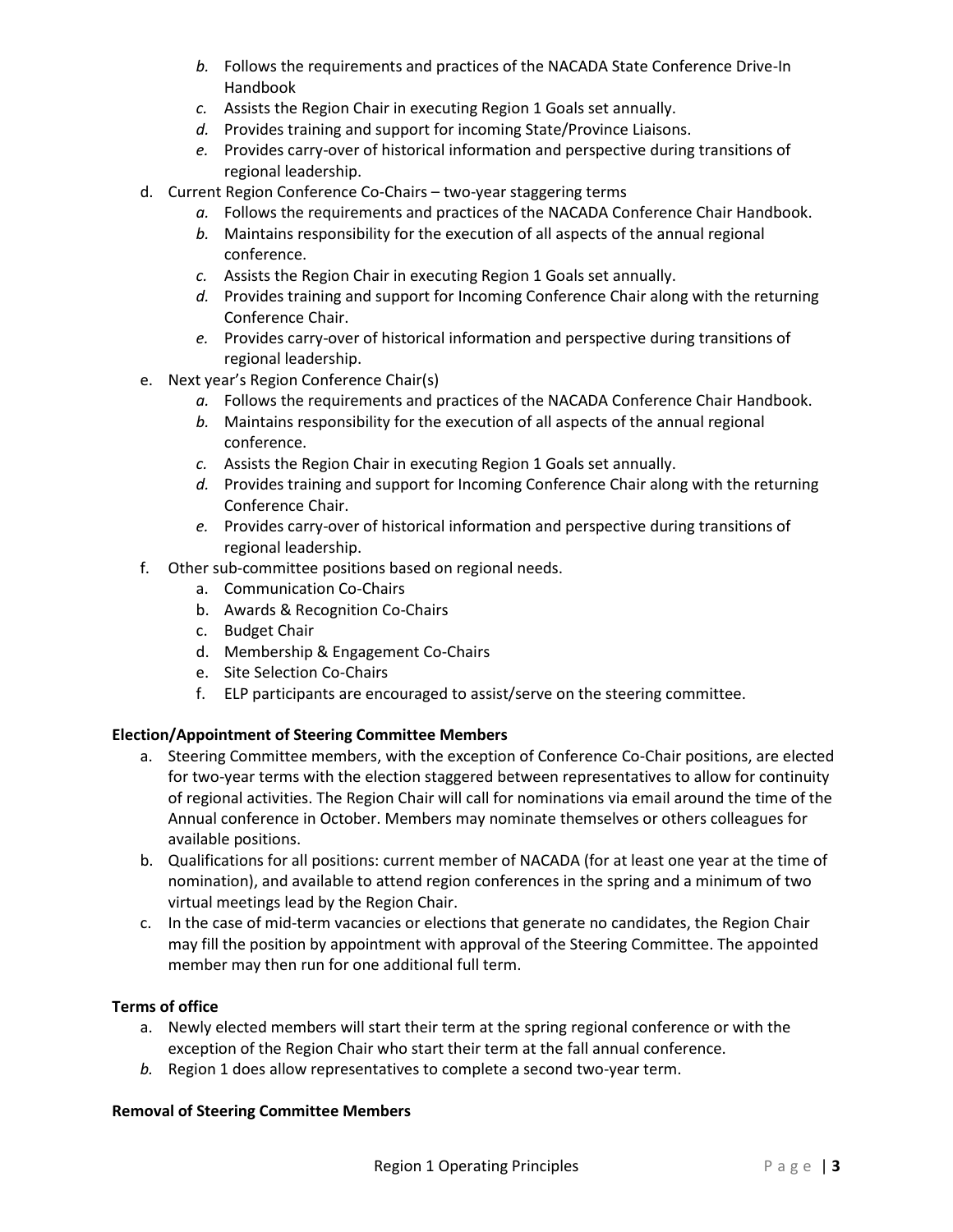- a. An appointed or elected Steering Committee member may be removed for cause, at any time, by the Region Chair, in consultation with remaining members of the Steering Committee.
- b. If a steering committee member moves out of the Region, they can no longer serve on the steering committee and should be replaced.

#### **Unexpected Vacancies**

- a. The Region Chair, in consultation with the Steering Committee, will appoint an appropriate replacement to complete the remainder of the term for steering committee members.
	- a. The replacement will be eligible to run for future terms as outlined in Section b above.
- b. In the event that the Region Chair relocates to a new region during their term they will forfeit their Chair position at the time of the move (see exception in #2 below).
	- a. If there is a Chair-elect position at this time that person will be moved into the Chair position to finish the term and continue for their elected term.
	- b. In other situations, the Regional Division Representatives in consultation with the Council will select and appoint a Chair to complete the term. This person will be able to run for election in the next term. The Regional Division Representatives may allow the relocating Chair to continue as the Region Chair based on location and availability if there is not a Chair-elect.

#### **Meetings of the Steering Committee**

- a. Appointed and elected members of the Region Steering Committee are expected to participate in the Regional Steering Committee Meeting at the NACADA Regional Conference.
- b. Additional meetings throughout the year may be scheduled or arranged by the Region Chair to conduct Regional Business as needed. These meetings may be conducted via teleconference.
- *c.* In all cases, the majority of those Steering Committee members present will constitute a quorum for conducting Regional Business.

#### **Sub-Committees**

To assist in the fulfillment of regional goals and processes, subcommittees shall be formed at the discretion of the Region Chair.

- a. Leadership & Membership.
	- a. Each subcommittee is to be chaired by a member of the Regional Steering Committee and is appointed by the Region Chair.
		- **i.** The subcommittee chair term is for one year. Reappointment is possible, but for no more than two consecutive years.
	- b. Membership on the subcommittees is to be open, as able, to the general region membership. Membership is to be no more than 10 members, including the subcommittee chair. The subcommittee chair is responsible for managing membership on the subcommittee.
- b. Reporting
	- a. Chairs of subcommittees will send a report to the Region Chair no later than 48 hours prior to the next Steering Committee meeting.
	- b. Reports are to include goals since the last meeting, action items toward those goals, any requests for assistance, general announcements, and proposed new goals for the next meeting.
	- c. Failure to report can result in replacement of the subcommittee chair.

## **Yearly Regional Conference Determination**

a. Yearly Region 1conferences are held in the spring of the year.